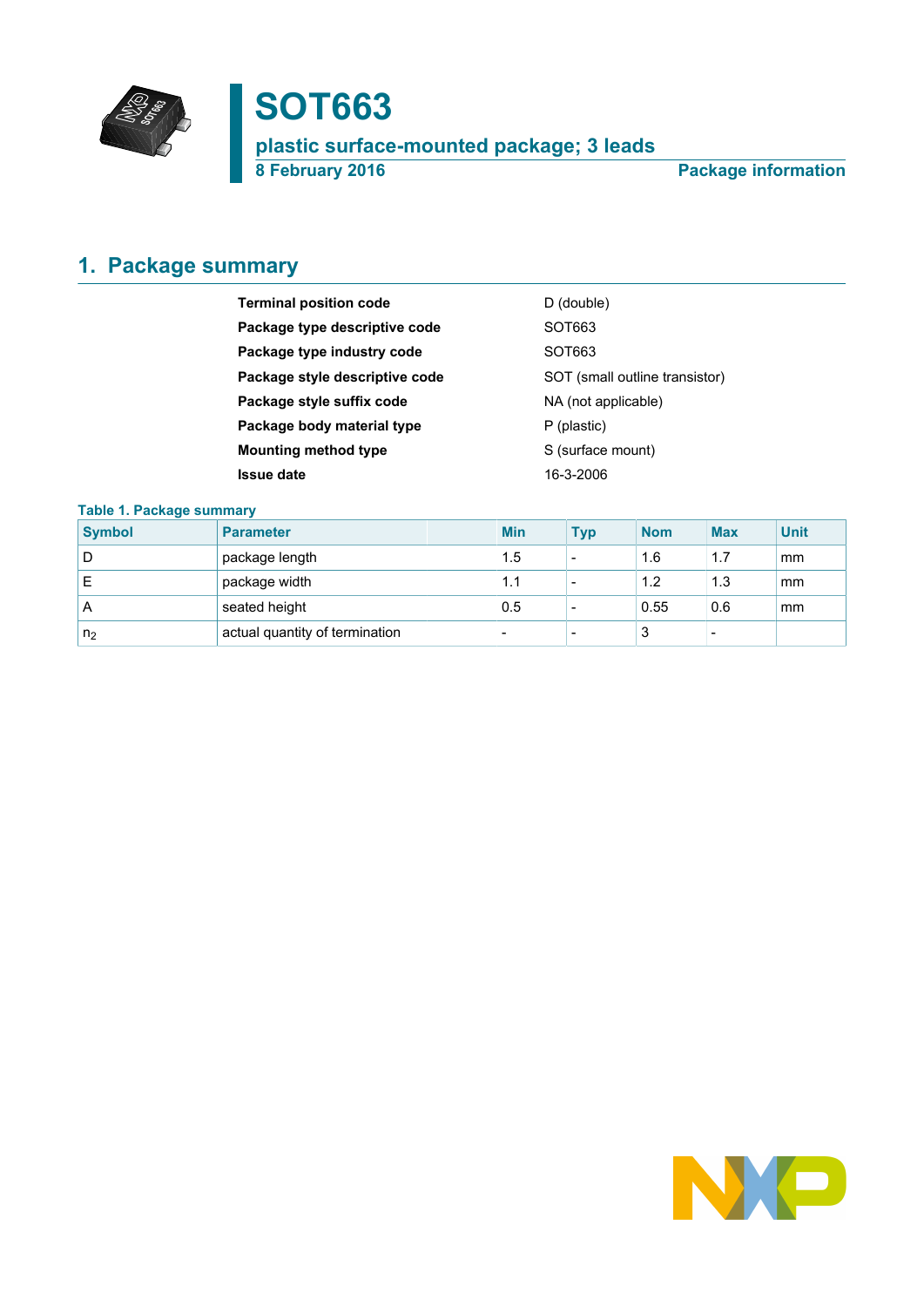## <span id="page-1-0"></span>**2. Package outline**



**Fig. 1. Package outline SOT663**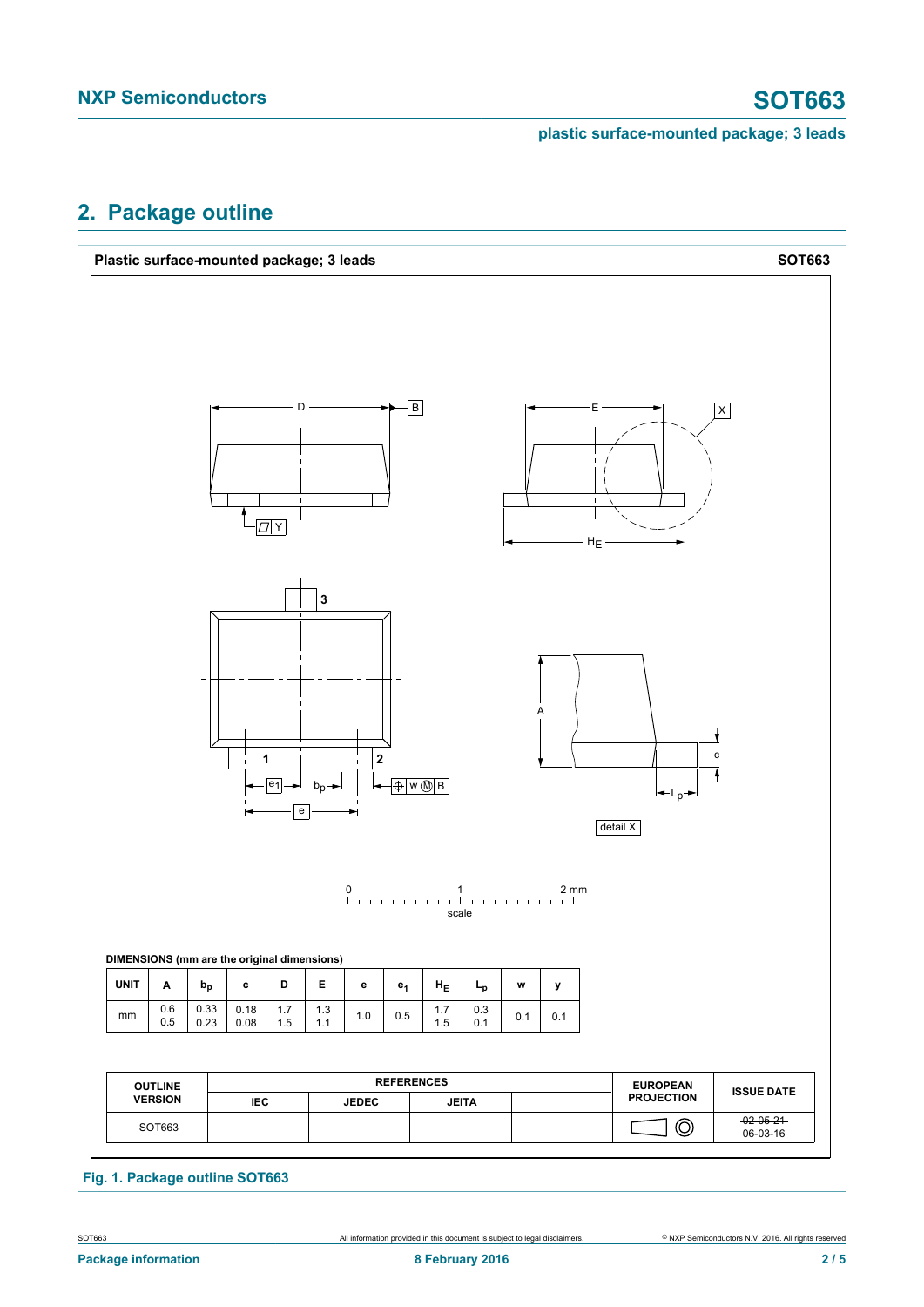

## <span id="page-2-0"></span>**3. Soldering**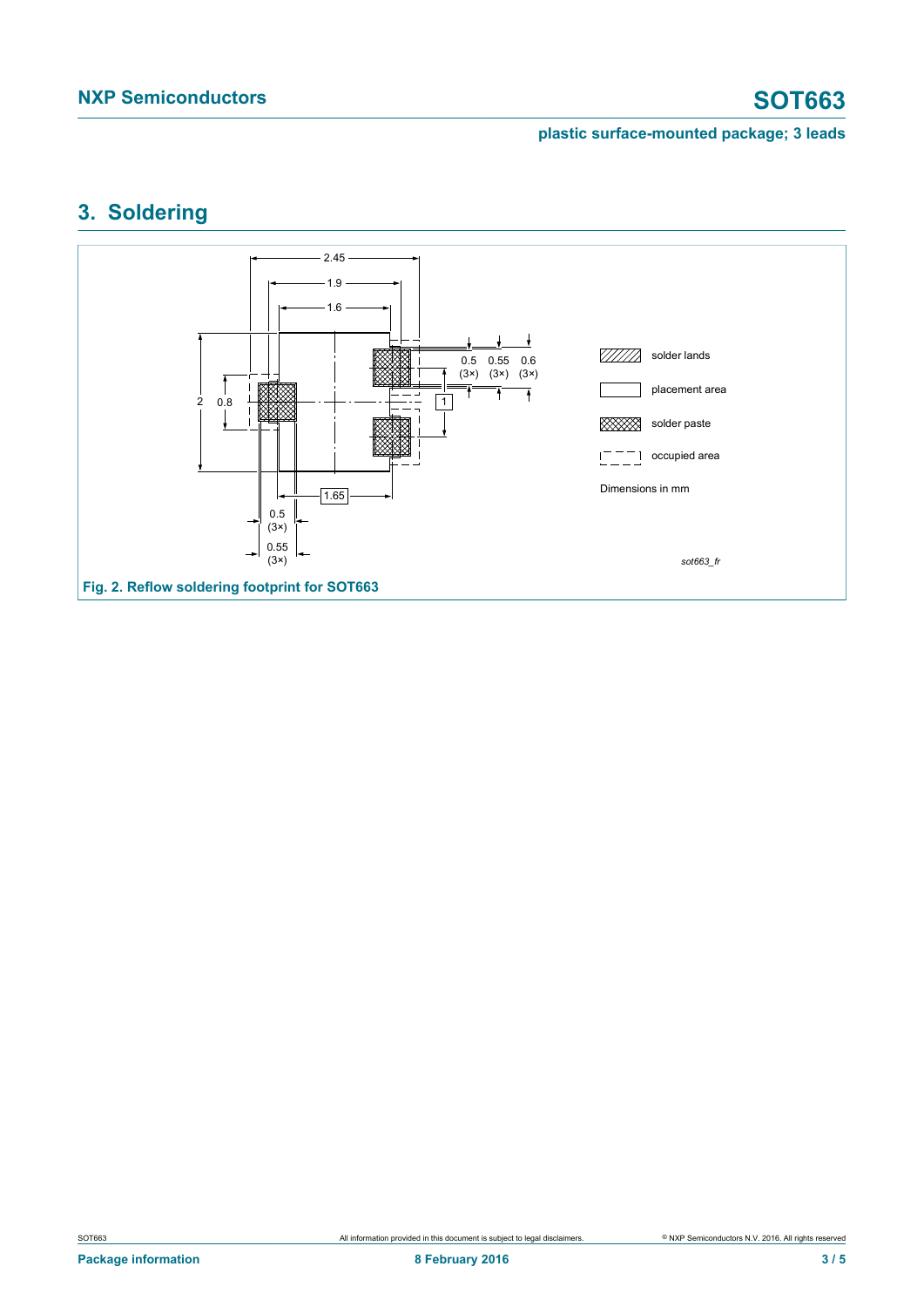## <span id="page-3-0"></span>**4. Legal information**

### **Disclaimers**

**Limited warranty and liability** — Information in this document is believed to be accurate and reliable. However, NXP Semiconductors does not give any representations or warranties, expressed or implied, as to the accuracy or completeness of such information and shall have no liability for the consequences of use of such information. NXP Semiconductors takes no responsibility for the content in this document if provided by an information source outside of NXP Semiconductors.

In no event shall NXP Semiconductors be liable for any indirect, incidental, punitive, special or consequential damages (including - without limitation lost profits, lost savings, business interruption, costs related to the removal or replacement of any products or rework charges) whether or not such damages are based on tort (including negligence), warranty, breach of contract or any other legal theory.

Notwithstanding any damages that customer might incur for any reason whatsoever, NXP Semiconductors' aggregate and cumulative liability towards customer for the products described herein shall be limited in accordance with the *Terms and conditions of commercial sale* of NXP Semiconductors.

**Right to make changes** — NXP Semiconductors reserves the right to make changes to information published in this document, including without limitation specifications and product descriptions, at any time and without notice. This document supersedes and replaces all information supplied prior to the publication hereof.